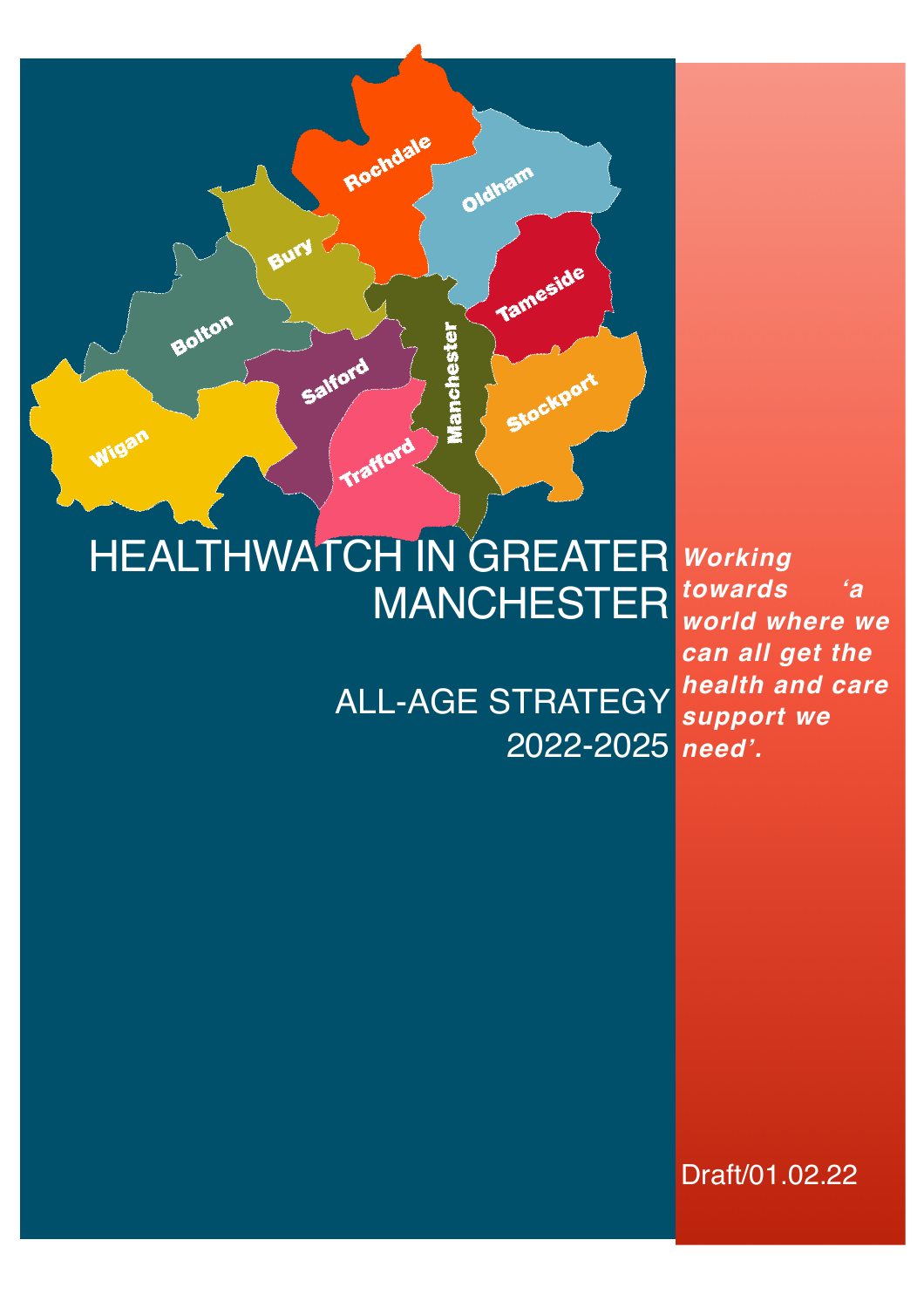## **Foreword**

Healthwatch is a local and national health and social care champion, established and funded in each local authority area in England in accordance with the Health and Social Care Act 2012.

As independent statutory bodies each Healthwatch will obtain the views of local people about their needs and experiences of care and make those views known to leaders who commission, provide and scrutinise services in localities.

At a local level each Healthwatch will make reports about services, provide information and advice to the public and promote public engagement as required according to their statutory functions (appendix 1).

There are 10 Healthwatch in Greater Manchester (appendix 2) and this 3-year, allage strategy describes the collective objectives of our 10 independent organisations as we collaborate together to share information, expertise and learning to transform health and social care services such as general practice care, hospital care, dental care, care delivered in pharmacies and in people's own homes across England.

Our Healthwatch in Greater Manchester (HWGM) All-Age Strategy 2022-2025 encompasses new ways of collaboration between ourselves; with the Greater Manchester Integrated Care System (ICS) and sectors such as the Voluntary, Community, Faith and Social Enterprise Sector (VCFSE).

Our strategic ambition is to passionately illuminate the voices of all diverse communities in Greater Manchester and to advocate on their behalf, at all levels of the new ICS to ensure that individuals can get all the health and care support that they need.

In pursuit of our ambitions, we will continue to offer constructive feedback and scrutiny to health and care organisations as an independent critical friend, with no vested interests. In addition we will look to the ICS to promote the Healthwatch brand and importantly Healthwatch involvement in each of the 10 boroughs, as appropriate.

We will be active partners in promoting the newly emerging ICS strategy.

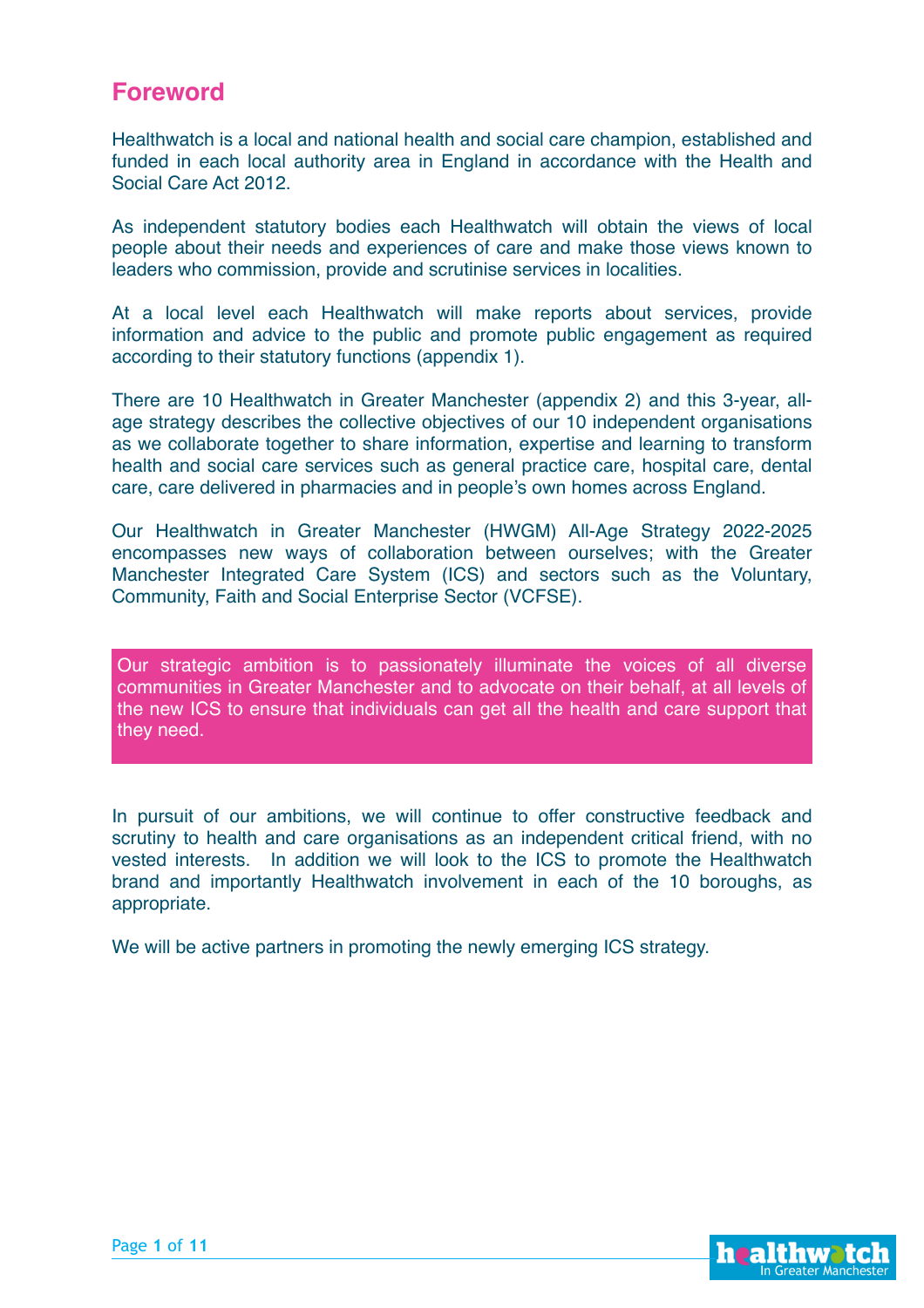#### **Introduction**

In the context of changes in the way that health and social care services are to be commissioned and provided from 01 July 2022, Healthwatch's role as an established and much respected, independent *critical friend* is crucial.

To ensure that we are as effective as possible and that our work continues to have the greatest impact, we (Healthwatch in Greater Manchester) have come together and developed a new 3-year all-age strategy (2022-2025).

Whilst locally we will continue to support people to have their say, provide a highquality service, and support professionals to act on what people tell us, we as a Greater Manchester collaborative network will work together to represent the voice of our collective communities at every level of the new integrated care service and deliver the following objectives:

- 1. Build on the development of sustainable and high-performing Healthwatch in Greater Manchester.
- 2. Be well-governed and use our resources for greatest impact.
- 3. Amplify the experiences of people needing or using health and care services.
- 4. Reach out to all communities to ensure that they are heard and reduce the barriers that some groups face.
- 5. Act on what we hear to transform health and care policy and practice.
- 6. Share our expertise in engagement within our network and beyond.

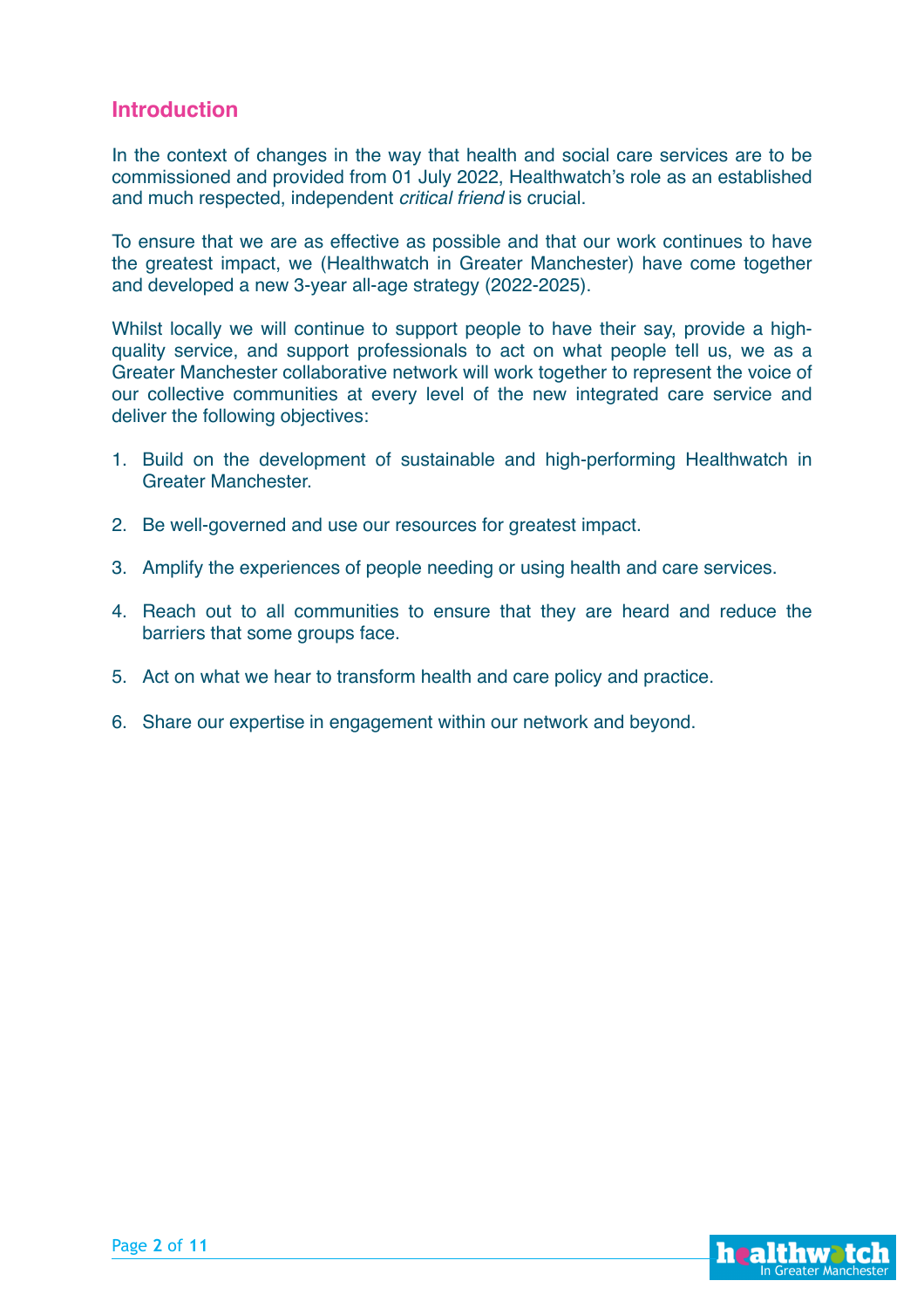#### **Building from a strong base**

Currently the functions of Healthwatch are those set out in the Health and Social Care Act 2012. It is not expected that the functions will change as a result of the Health and Care Bill currently going through Parliament, with the responsibilities for Clinical Commissioning Groups (CCGs) transferring to Integrated Care Boards (ICBs)

This strategy does not start from scratch and is built on the foundations created over the last 7-years since adopting the first Memorandum of Understanding (MoU) between the 10 Healthwatch in Greater Manchester.

Recent examples of collaboration include the sharing of information to produce and publish a Long-term Plan report, a Covid-19 report and co-production of an NHS Dentistry report. This strategy sets out:

- 1. How we will lead; work together; make decisions; agree and progress our work programme.
- 2. How we will collaborate and learn from each other by building a culture of trust; sharing skills and expertise to maximise the real value of *our brand.*
- 3. How we will reach out to all sections of our communities to ensure that everyone has the opportunity to be heard including those who are digitally excluded or seldom heard.
- 4. How we will align ourselves and respond to the changes in legislation regarding integrated care systems and work with all partners.

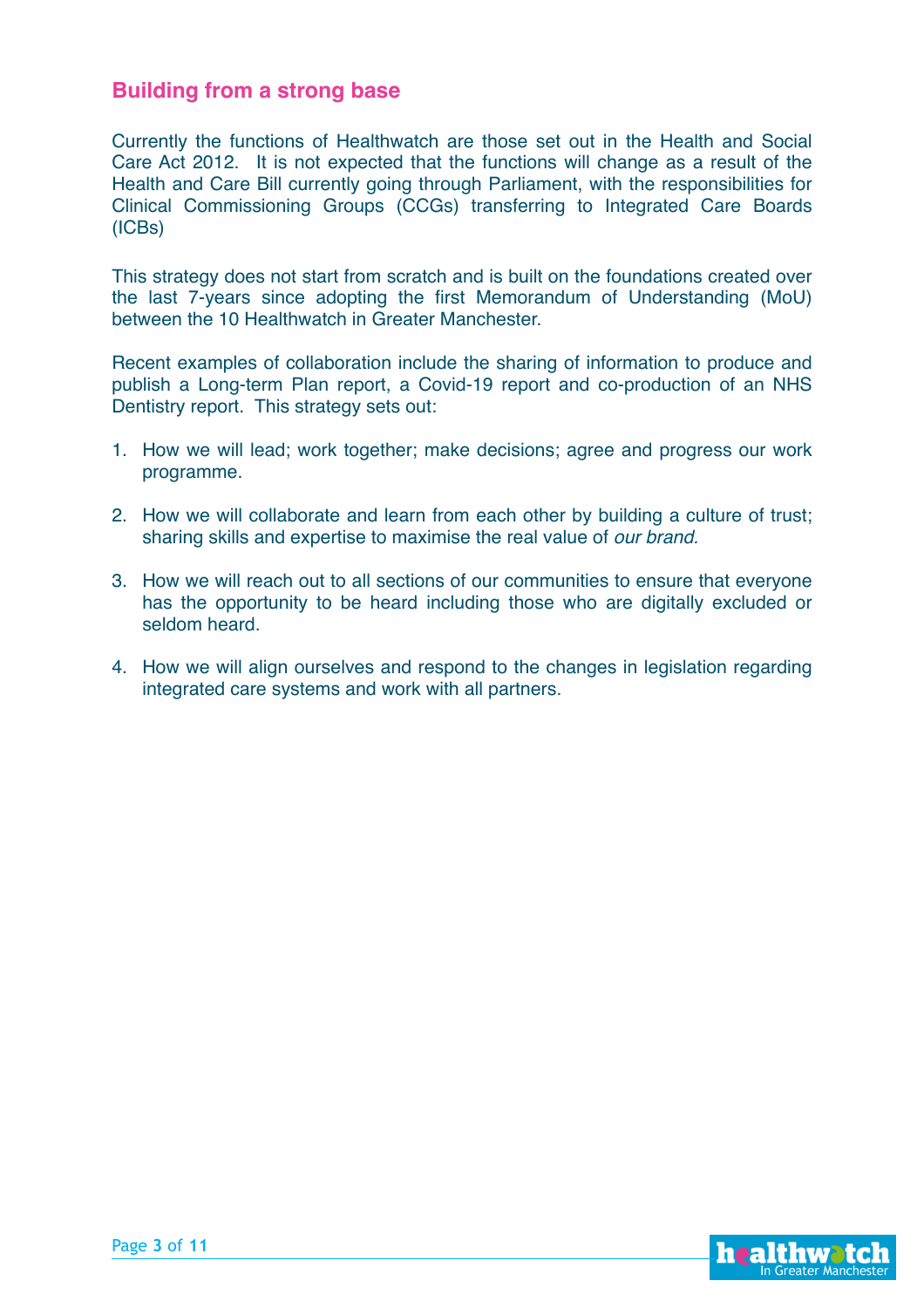## **Our Vision.**

*We want a world where we can all get the health and care support we need.*

#### **Our Mission.**

*To passionately illuminate the voices of all diverse communities in Greater Manchester and to advocate on their behalf, at all levels of the new ICS.*

#### **Our Approach.**

#### Together we will:

- *Create arrangements for meaningful engagement with people from across all age groups, analysing their experience in our communities to learn how to transform health and social care.*
- *Bring strength and influence whilst valuing difference across our localities.*
- *Trust others and be trusted to provide constructive challenge and act with honour as an independent critical friend.*
- *Utilise best practice and adopt Healthwatch England's Quality Frameworks.*
- *Work in partnership with others such as the VCFSE towards addressing the wider determinants of health and wellbeing.*
- *Collaborate and explore external funding opportunities for joint projects.*

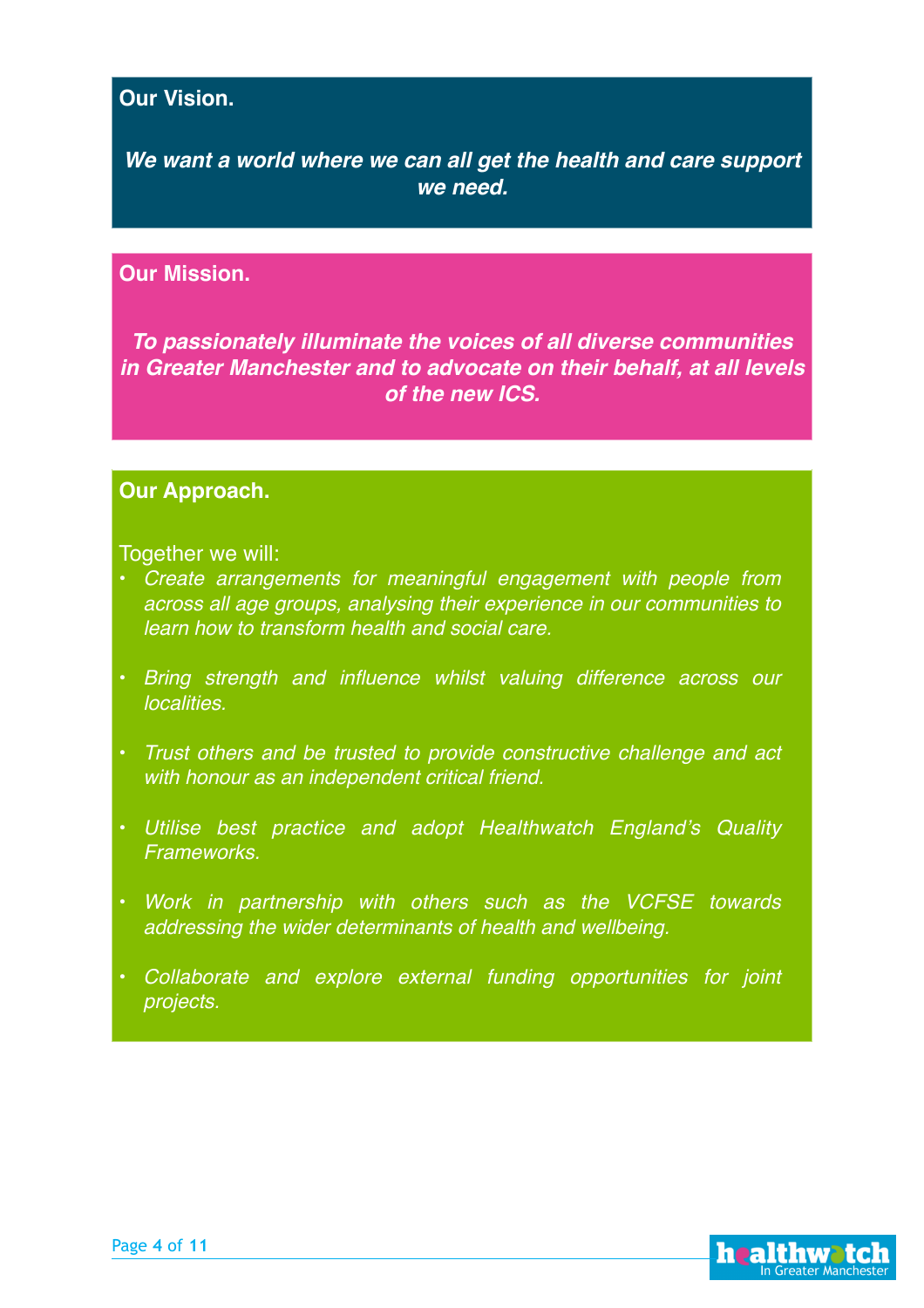#### **Our 6 strategic objectives and the steps we will take to meet them.**

#### **1. Build on the development of a sustainable and high-performing Healthwatch in Greater Manchester.**

1a. We will develop a comprehensive 3-year, all-age work programme consistent with ensuring that we deliver on our strategy objectives.

1b. We will produce an annual plan of work which will include the priorities we have developed in dialogue with the ICS for joint work.

1c. We will publish, via our Healthwatch websites, a mid-year review of progress and an annual impact report and we will promote these reports in our local communities.

1d. We will promote volunteering in our local communities and explore development opportunities for our volunteers.

1e. As individual local Healthwatch complete their Healthwatch England Quality Framework assessments we will undertake a collective assessment to inform and share best practice.

1f. We will agree a Memorandum of Understanding between ourselves to anchor our collaborative relationship. This will include a commitment that we will not bid for the same work. We will collaborate and not compete.

1g. We will agree a distributed leadership model, with accountability to each other (appendix 3).

1h. We will appoint one of the members of our Healthwatch in Greater Manchester network to the position of Chair, in April each year.

#### **2. Be well-governed and use our resources for greatest impact.**

2a. We will establish an agreed framework of governance to be applied to all pieces of joint work, this will include appointing a lead member to oversee the joint work from set-up to impact tracking.

2b. We will adopt Healthwatch England's Research Governance Framework.

2c. We will seek a Memorandum of Understanding with key organisations in the Voluntary, Community, Faith and Social Enterprise Sector based on a relationship of working together and understanding the contribution that we each bring to enabling individuals to access the health and care support that they need.

2d. We will work together to explore external funding opportunities for joint projects limiting the use of local funds to only those projects when localities can benefit from shared intelligence.

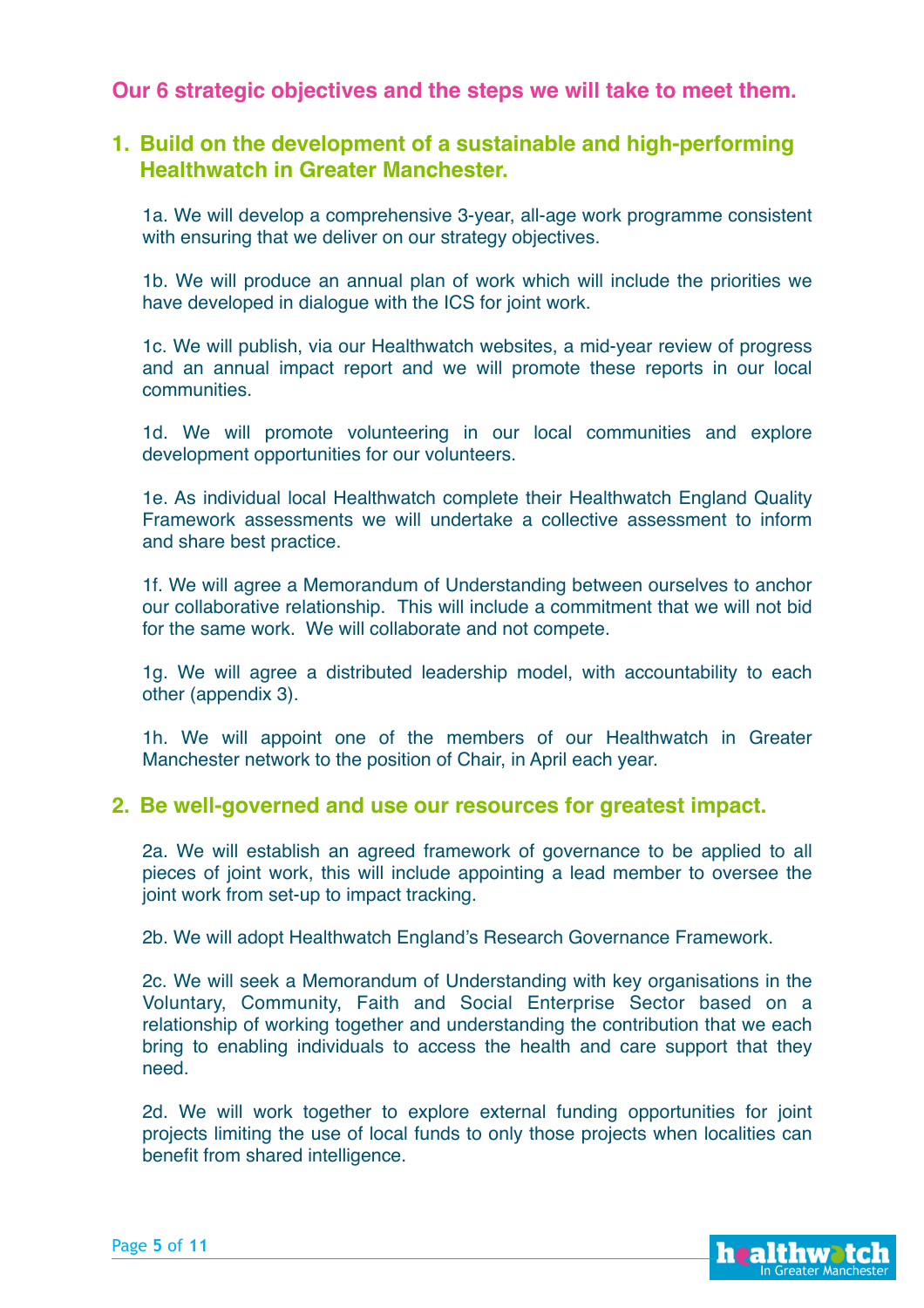2e. We will ensure that our respective Healthwatch Boards are updated on the work of the network at least quarterly, with each Board involved in signing off the annual workplan.

## **3. Amplify the experiences of people needing or using health and care services.**

3a. We will build on the role that local Healthwatch have at place-based (locality) partnership level and share local intelligence.

3b. We will seek to build a repository of information to inform our decision making.

3c. We will embed the use of the Healthwatch England Research Framework in our joint work.

3d. We will bring effective challenge into the ICS by reporting on the issues that matter to our local communities, to inform high level decision making.

3e. We will develop a Communications and Engagement Strategy and build on the key relationship we have with the ICS communications team.

## **4. Reach out to all communities to ensure that they are heard and reduce the barriers that some groups face.**

4a. We will utilise the full range of engagement tools that we have collectively.

4b. We will apply an equality, diversity and inclusion lens to all pieces of joint work by collecting and analysing demographics including census data and the public health Joint Strategic Needs Assessment (JSNA).

4c. We will identify and respect the expertise that exists in individual Healthwatch when choosing a lead for each joint piece of work.

4d. We will harness the support of our army of volunteers to gather opinion on what matters in our local communities and use this to inform our representative role.

4e. We will work in partnership with others sectors such as the VCFSE to proactively engage with all sections of our communities.

4f. We will maintain our statutory role on the health and Wellbeing Boards and collaborate with Health Scrutiny Committees.

#### **5. Act on what we hear to transform health and care policy and practice.**

5a. We will promote representation where this is of value and as agreed with the ICS in order to share information to inform decision making through a variety of means ranging from informal / informed exchange to the publication of reports.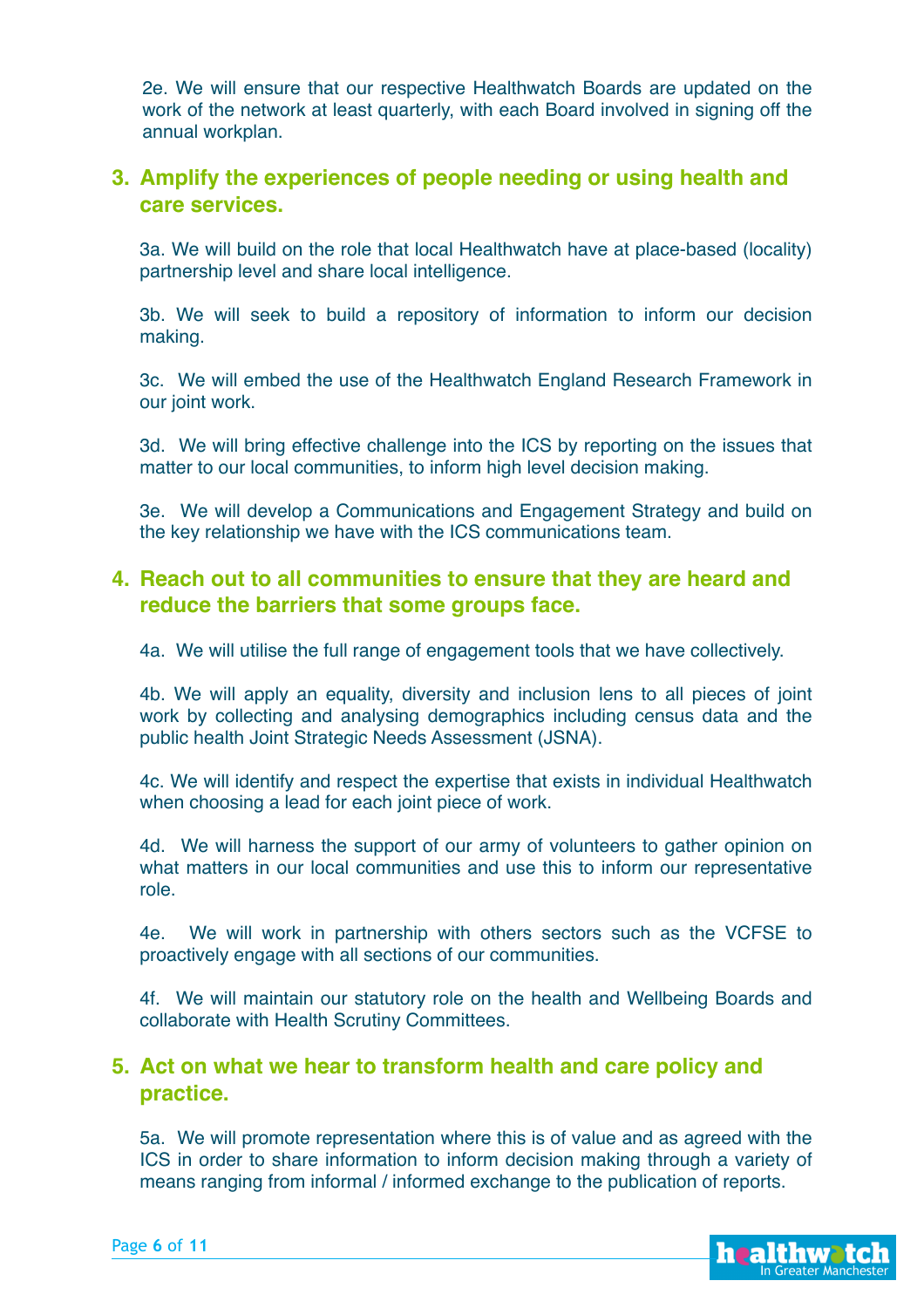5b. We will continue to offer constructive challenge when sharing information and be prepared to explain the actions that we have taken when sharing information to the communities who have provided insight.

5c. We will summarise our actions in the annual impact report which we will publish mid-year, each year.

#### **6. Share our expertise in engagement within our network and beyond.**

6a. We will develop the skills of our Healthwatch workforce (staff and volunteers) and enhance career opportunities through peer support and informal mentoring.

6b. We will offer peer review of the Quality Framework assessments undertaken by individual Healthwatch and learn from each other.

6c. We will strengthen Healthwatch in localities by standardising procedures where it makes sense to do so.

6d. We will provide a collegiate role to enable each local Healthwatch to engage in the place-based ICS architecture.

6e. We will work with Healthwatch England to buddy with other networks that can help us address any weaknesses and share our strengths for the benefit of others.

6f. We will share our learning with partners in our communities so they too can strengthen the way they engage with and feed into the ICS system.

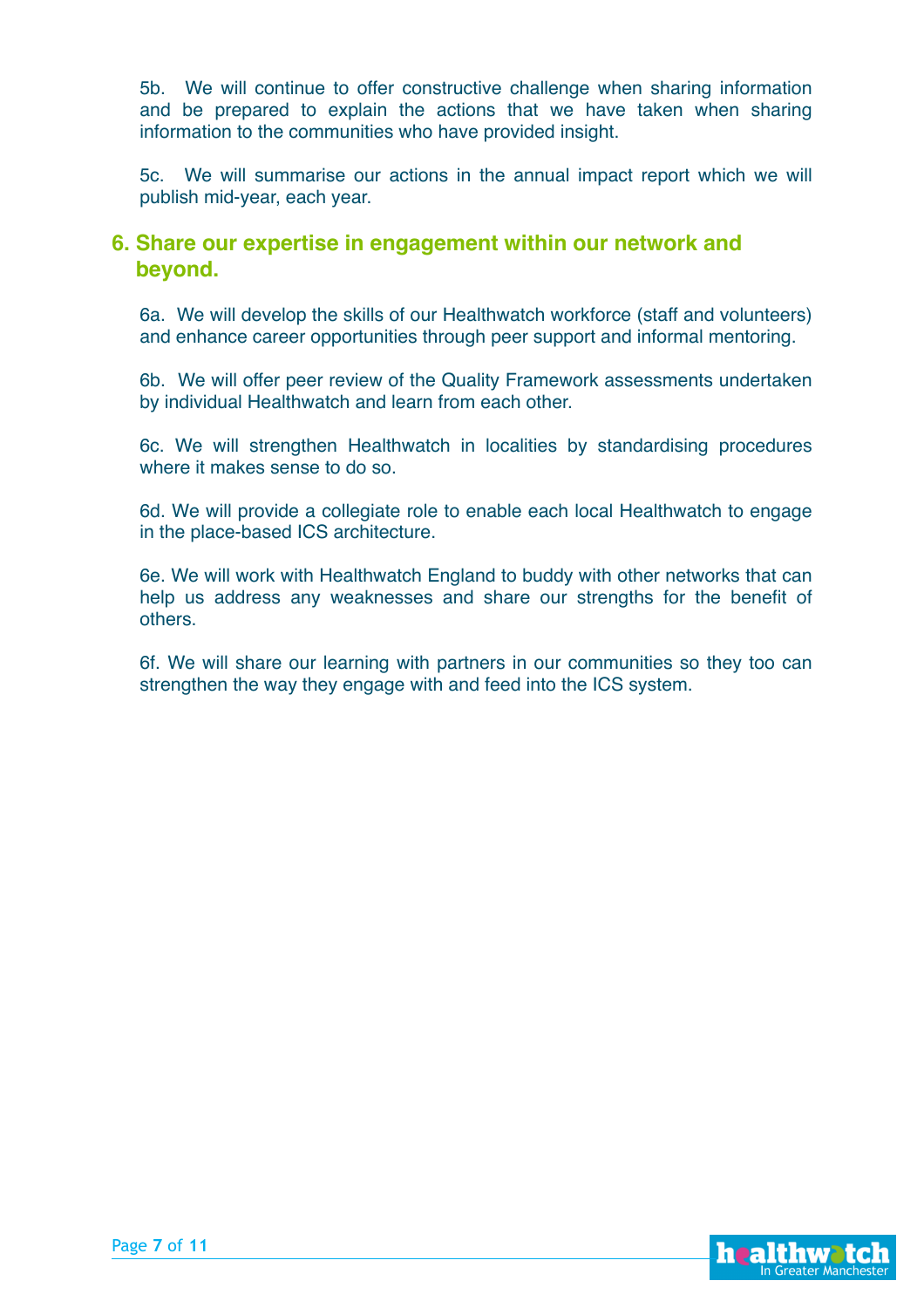## **Appendix 1. Healthwatch Statutory Functions.**

Currently the functions of Healthwatch are those set out in the Health and Social Care Act 2012. It is not expected that the functions will change as a result of the Health and Care Bill currently going through Parliament, with the responsibilities for Clinical Commissioning Groups (CCGs) transferring to Integrated Care Boards (ICBs)

The legislation states that every local Healthwatch must carry out the following activities:

- Promoting and supporting the involvement of local people in the commissioning, the provision and scrutiny of local care services.
- Enabling local people to monitor the standard of provision of local care services and whether and how local care services could and ought to be improved.
- Obtaining the views of local people regarding their need for, and experience of, local care services and importantly to make these views known to persons responsible for commissioning, providing, managing or scrutinising local care services and to Healthwatch England.
- Making reports and recommendations about how local care services could or ought to be improved. These should be directed to commissioners and providers of care services, and people responsible for managing or scrutinising local care services and shared with Healthwatch England.
- Providing advice and information about access to local care services so choices can be made about local care services.
- Formulating views on the standard of provision and whether and how the local care services could and ought to be improved; and sharing these views with Healthwatch England.
- Making recommendations to Healthwatch England to advise the Care Quality Commission (CQC) to conduct special reviews or investigations (or, where the circumstances justify doing so, making such recommendations direct to the CQC); and to make recommendations to Healthwatch England to publish reports about particular issues.
- Providing Healthwatch England with the intelligence and insight it needs to enable it to perform effectively.

"Care services" means -

(a)services provided as part of the health service in England: or

(b)services provided as part of the social care services function of a local authority:

"Local care services" in relation to a local authority, means -

(a)care services provided in the authorities area: and

(b)care services provided, in any place, for people from the area;

"Local people" in relation to the local authority, means -

- (a)people who live in the local authority's area,
- (b)people to whom care services are being or may be provided in that area,
- (c) people from that area to whom care services are being provided in any place, and who are (taken together) representative of the people mentioned in paragraphs (a) to  $(c)$ ;

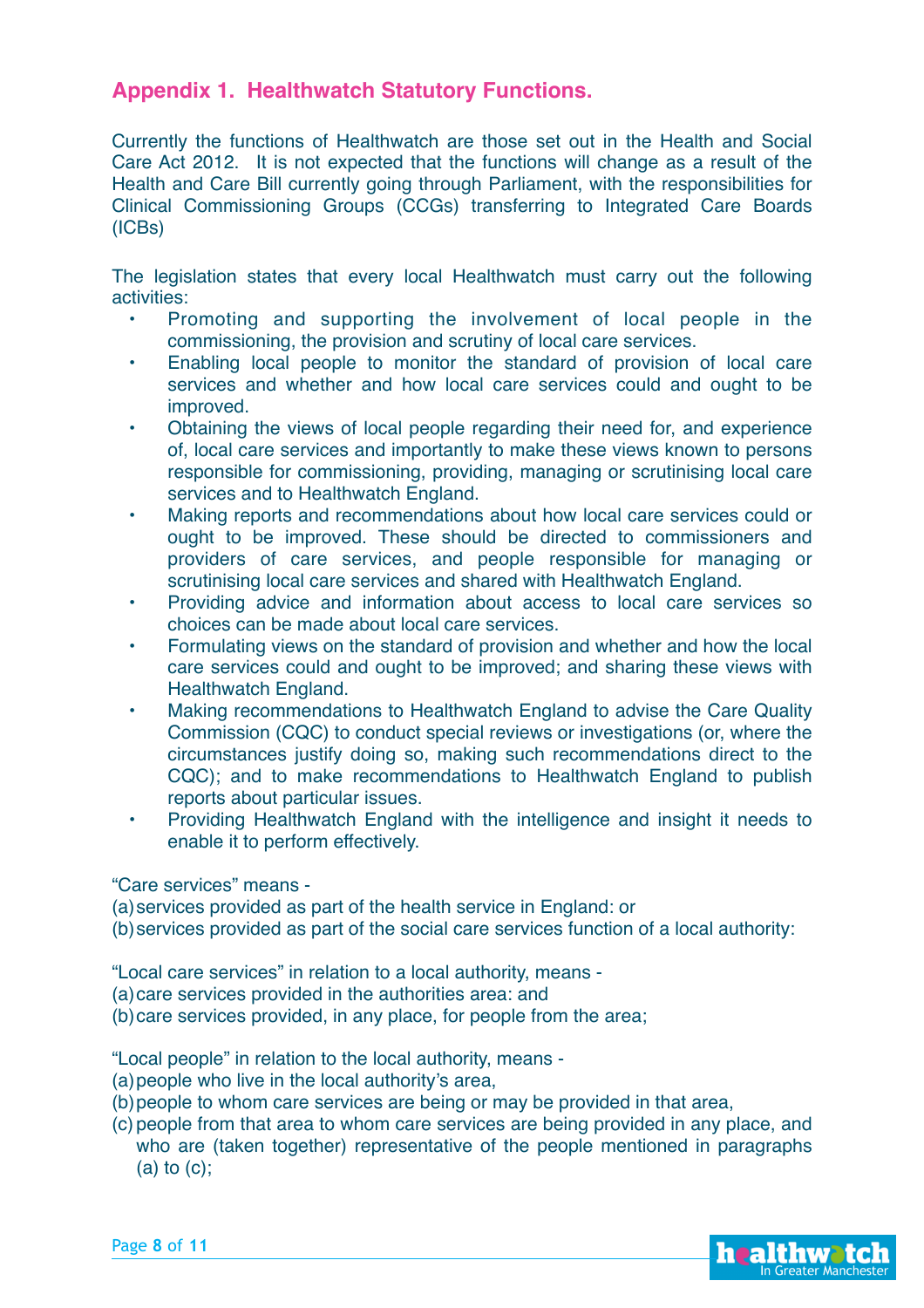"The health service" has the same meaning as in the National Health Service Act 2006;

"Social services functions" in relation to a local authority, has the same meaning as in the Local Authority Social Services Act 1970.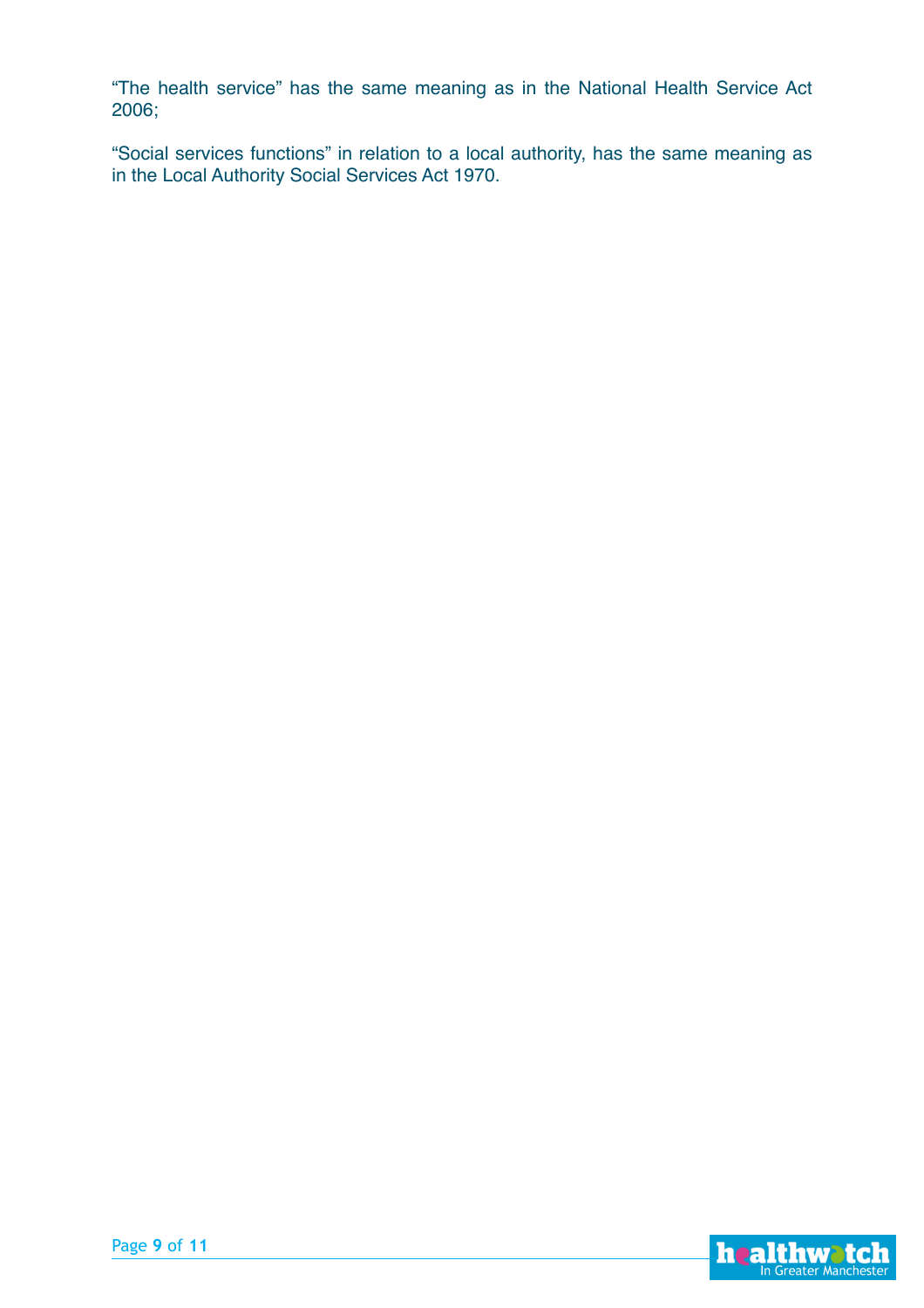# **Appendix 2. Healthwatch organisations in Greater Manchester**

| <b>Healthwatch</b>                 | <b>Web addresses</b>                 |
|------------------------------------|--------------------------------------|
| <b>Healthwatch Bolton</b>          | Web: www.healthwatchbolton.co.uk     |
| <b>Healthwatch Bury</b>            | Web. healthwatchbury.co.uk           |
| <b>Healthwatch Manchester</b>      | Web. www.healthwatchmanchester.co.uk |
| <b>Healthwatch Oldham</b>          | Web. www.healthwatcholdham.co.uk     |
| <b>Healthwatch Rochdale</b>        | Web. www.healthwatchrochdale.org.uk  |
| <b>Healthwatch Salford</b>         | Web. www.healthwatchsalford.co.uk    |
| <b>Healthwatch Stockport</b>       | Web. www.healthwatchstockport.co.uk  |
| <b>Healthwatch Tameside</b>        | Web. www.healthwatchtameside.co.uk   |
| <b>Healthwatch Trafford</b>        | Web. healthwatchtrafford.co.uk       |
| <b>Healthwatch Wigan and Leigh</b> | Web. healthwatchwiganandleigh.co.uk  |